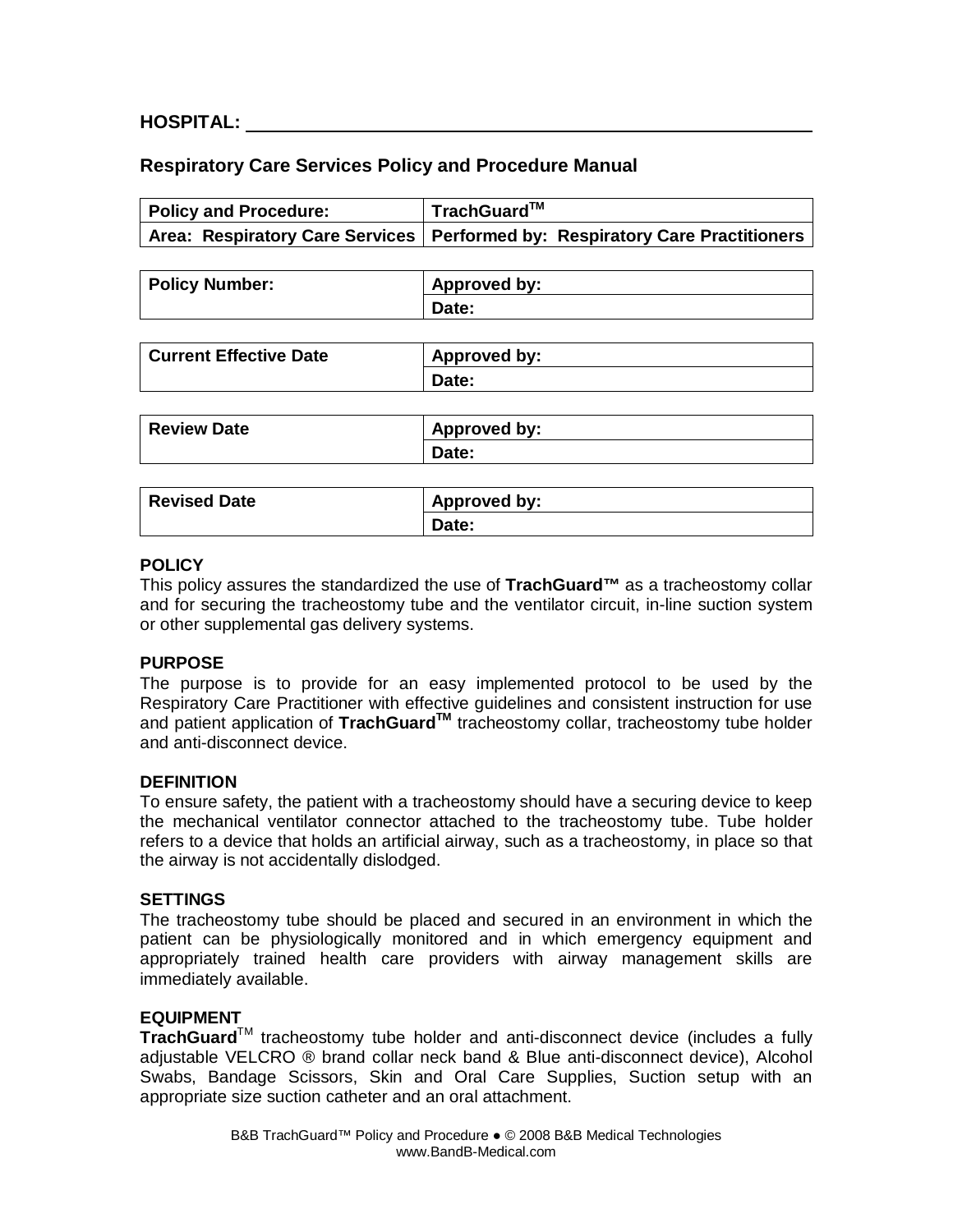# **PROCEDURE**

## **A. Application/Preparation Steps**

- 1. Clean the patient's neck and tracheostomy site to remove all secretions & moisture.
- 2. Pass the Neck band behind the patient's head around the neck.
- 3. Release the white strips from the Collar Neck band.

## **B. Application/Action Steps**

- 1. Take the VELCRO<sup>®</sup> brand Tips of the Neck band and pass it through the lateral flanges of the tracheostomy tube.
- 2. Take the VELCRO<sup>®</sup> brand leading edge & fasten it back along the Collar Neck band.
- 3. Smooth the VELCRO<sup>®</sup> brand section to assure complete engagement of the VELCRO<sup>®</sup> brand surfaces.
- 4. Be sure to pull the Collar/Neck band tight enough that only one finger can be inserted between the Collar & the patient's neck (Figure 2).
- 5. Place the Blue anti-disconnect O-ring over the 15mm Tracheostomy connector.
- 6. Once the "O" shaped ring is in position, secure the blue VELCRO $^{\circ}$  brand straps to each side of the trach collar neck band.
- 7. Trim the Blue straps to a length to maximize contact with the collar/neckband.
- 8. Smooth the VELCRO<sup>®</sup> brand sections to assure complete engagement of the VELCRO<sup>®</sup> brand surfaces.
- 9. Place the two White VELCRO<sup>®</sup> brand straps around the device (Figure 3) you wish to secure to the tracheostomy (such as the mechanical ventilator airway connector) and fasten the straps to each other to form a loop.
- 10. Smooth the VELCRO<sup>®</sup> brand sections to assure complete engagement of the VELCRO® brand surfaces.

## **C: Documentation**

 Chart the Time, Date and appropriate documentation on the Ventilator flow Sheet.

### **D. Precautions and Adverse Effects**

- 1. Inspect the patient's tracheostomy site and connection every Shift or per hospital policy to assure the device is working correctly.
- 2. The TrachGuard Ventilator Collar and Tubing Anti-Disconnect Device may get discolored with secretions, blood or other bodily fluids, change as necessary or per hospital policy.
- 3. The TrachGuard is intended for patients with neck size greater than 8 inches and less than 17 inches in circumference.
- 4. The TrachGuard is intended for single patient use.

VELCRO® is a Registered trademark of VELCRO Industries B.V.